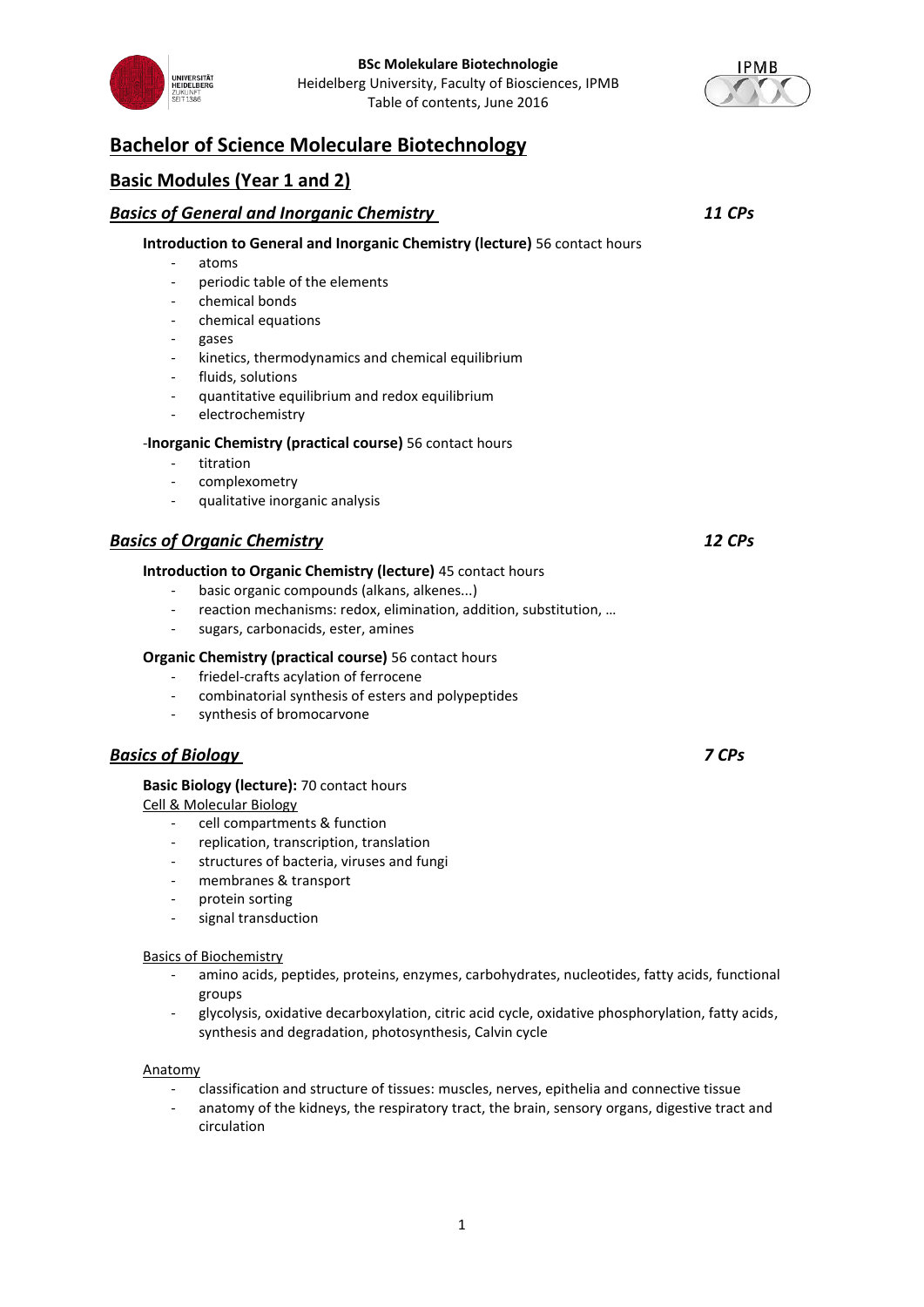

# *Mathematics and Computer Science 12 CPs*

## **Mathematics and Computer Science A (lecture and exercises)** 68 contact hours

- Basics of logic
- linear algebra basics, equations, determinants
- informatics
- analysis

## **Mathematics and Computer Science B (lecture and exercises)** 68 contact hours

- integration
- n-dimensional analysis
- common differential equations
- graph theory
- statistics and theory of probability

# *Basics of Physics 10 CPs*

## **Physics A (lecture and exercises)** 68 contact hours

- mechanics
- special theory of relativity
- thermodynamics
- mechanical oscillations and waves
- electrostatics

## **Physics B (lecture and exercises)** 68 contact hours

- magnetism
- electromagnetism
- optics
- quantum mechanics

## **Physics (practical course)** 34 contact hours

- compound pendulum
- oscillography
- speed of sound in air and carbon dioxid
- RC circuit
- optical lenses and microscope
- spectral photometry
- measurement of temperatures
- specific heat capacity of solid objects/water
- viscosity
- statistics and radioactive desegregation
- absorption and dosimetry of x-rays
- calculation of measurement errors

## *Advanced Biology (140 contact hours) 14 CPs*

#### **Cellular Regulatory Mechanisms**

- cells and genomes
- cell chemistry and biosynthesis
- proteins
- DNA and chromosomes, replication, repair and recombination
- control of gene expression
- membranes and intracellular transport
- cell communication and signal transduction
- cell cycle and programmed cell death



**IPMB**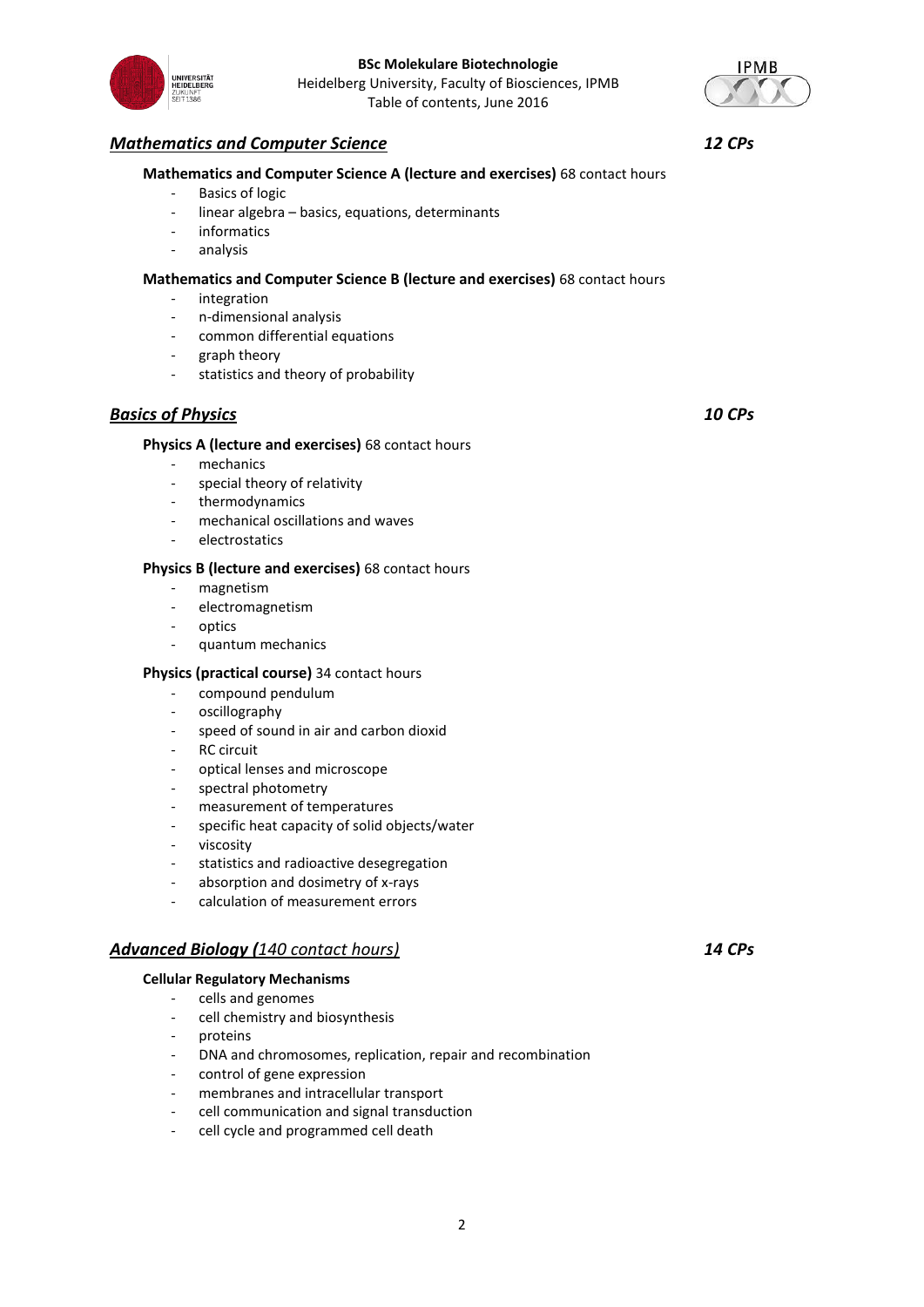



#### **Immunology**

- main concepts
- native immunity
- specific recognition of antigens
- antigen receptors of lymphocytes
- antigen presentation
- signalling in the immune system
- development of lymphocytes
- T-cell mediated immunity
- humoral immunity
- adaptive immunity

#### **Neurobiology**

-

- the structure of the nervous system
- action potential
- synaptic transmission
- neurotransmitter system
- anatomy of the brain
- molecular mechanisms of Learning and Memory

#### **Recombinant Protein Drugs**

- recombinant techniques
- vectors and hosts for recombinant protein production
- recombinant drugs and therapeutic applications

#### **Biology of Evolution**

- history of earth, fossiles
- methods of evolutionary research
- modes of evolution & speciation
- evolution of different classes of organisms
- evolution of Homo sapiens

#### **Biotechnology of Plants**

- physiology
- phytohormones
- cell culture
- photosynthesis
- Green Biotechnology

### **Tumor Biology**

- molecular principles
- classifications
- detection
- treatment, targets

# *Practical Biology 16 CPs*

## **Biochemistry/Enzymology (practical course)** 34 contact hours

- extraction and analysis of proteins
- gel electrophoresis of proteins (SDS-PAGE)
- western blot
- isolation of carbohydrates
- enzyme kinetics of β-Galactosidase from E. coli
- genotyping of CYP2C19

## **Microbiology (practical course)** 34 contact hours

- common techniques in microbiology
- growth of E. coli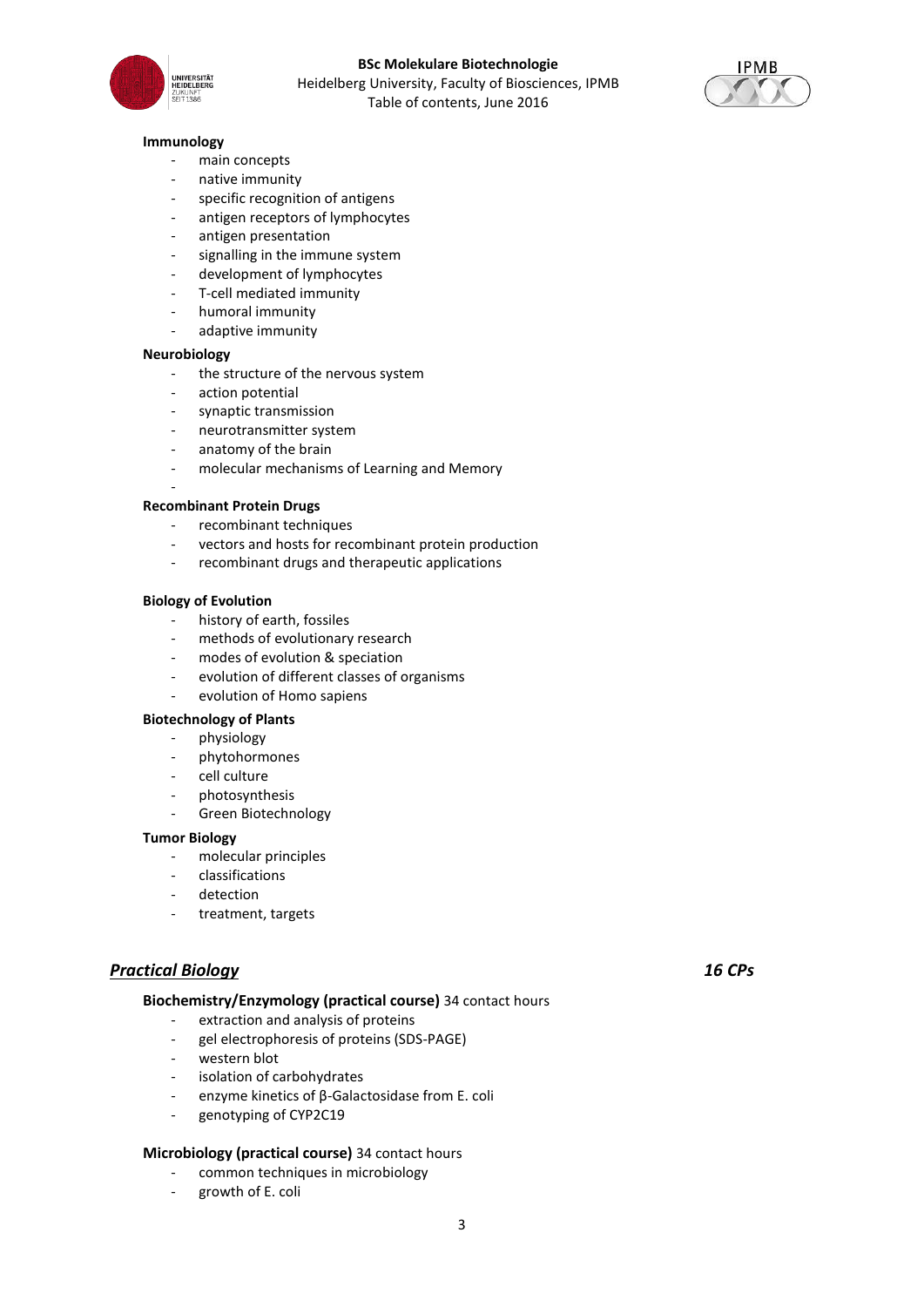

## **BSc Molekulare Biotechnologie** Heidelberg University, Faculty of Biosciences, IPMB

Table of contents, June 2016



- physiological tests
- isolation and quantification of microorganisms
- antibiotics
- bacteriophages

## **Molecular Biology (practical course)** 34 contact hours

- genomic DNA-isolation and plasmid preparation
- agarose gel electrophoresis
- UV-spectroscopy
- PCR
- restriction digest, ligation and cloning
- E. coli transformation
- insert analysis with colony PCR
- sequence analysis
- quantitative PCR
- DNA melting curve
- determination of personal genotype (CYP2C19)

## **Pharmacology (seminar)** 34 contact hours

Seminar presentations by students:

- pathogenesis; treatment of diseases; mechanisms of drug action concerning.
- Selected exemplary topics:
- antiinfectious active agents
- vegetative nervous system
- mediators: histamine and serotonine
- smooth muscles
- heart
- blood
- kidneys
- electrolytes
- digestive tract
- motorical system
- antineoplastical active agents
- nozizeptive system
- endocrine glands

# *Advanced Chemistry* **6 CPs**

# -**Chemistry A (lecture)** 23 contact hours

Metalorganic Chemisty, Metal Complexes, Bioorganic Chemistry and Synthesis of Biologically Relevant Compounds

- carbohydrates
- nucleic acids
- amino acids, peptides

# **Chemistry B (lecture)** 23 contact hours

Enzymatic Catalysis

- classification of enzymes
- enzyme kinetics
- inhibition of enzymes
- catalytic strategies
- ribozymes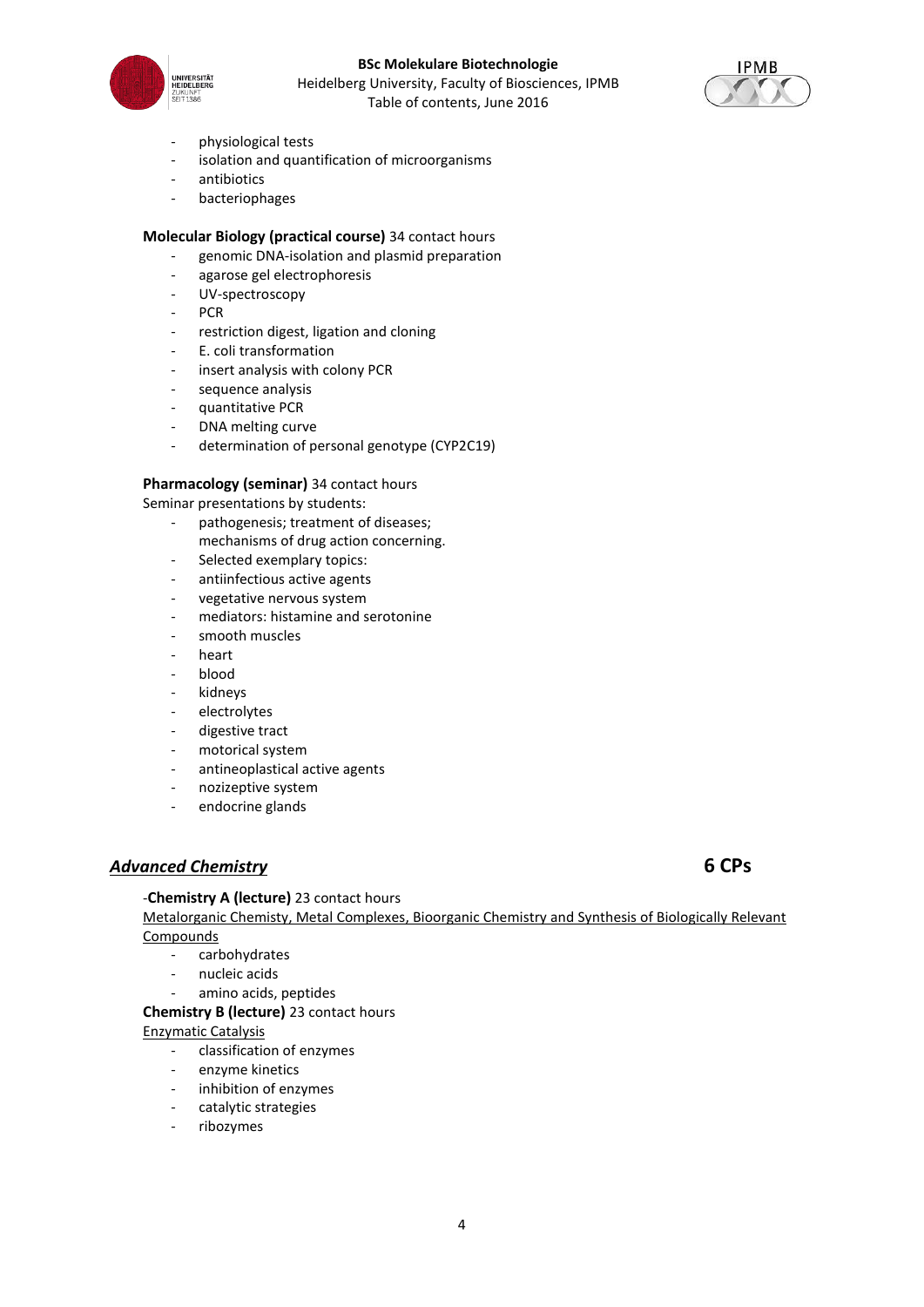# **Physical Chemistry (lecture and exercises)** 75 contact hours

- kinetics
- electrochemistry
- thermodynamics

# *Bioinformatics and Computer methods* **8 CPs**

# **Computer methods in Biotechnology (lecture and exercises)** 45 contact hours

- sequence analysis: alignments (methods/databases/matrices)
- machine learning
- computer vision
- programming by means of R, interpretation of microarray data
- Python and JAVA programming

# **Biostatistics (seminar)** 23 contact hours

# *Biotechnical Engineering* **6 CPs**

# **Fermentation and fermentation process** 75 contact hours

- batch-fermentation of E.coli (practical course)
- Protein-Measurement via Lowry
- computer simulation of fermentation process (seminar and practical course)

# *Interdisciplinary Skills* 60 contact hours^ **5 CPs**

- scientific English and Terminology
- scientific essay writing and presentations skills
- ethical, economic or legal aspects of Molecular Biotechnology (lecture or
- seminar) (compulsory optional subject)

# *Internship in the Biotech Industry for at least 6 weeks* **7 CPs**



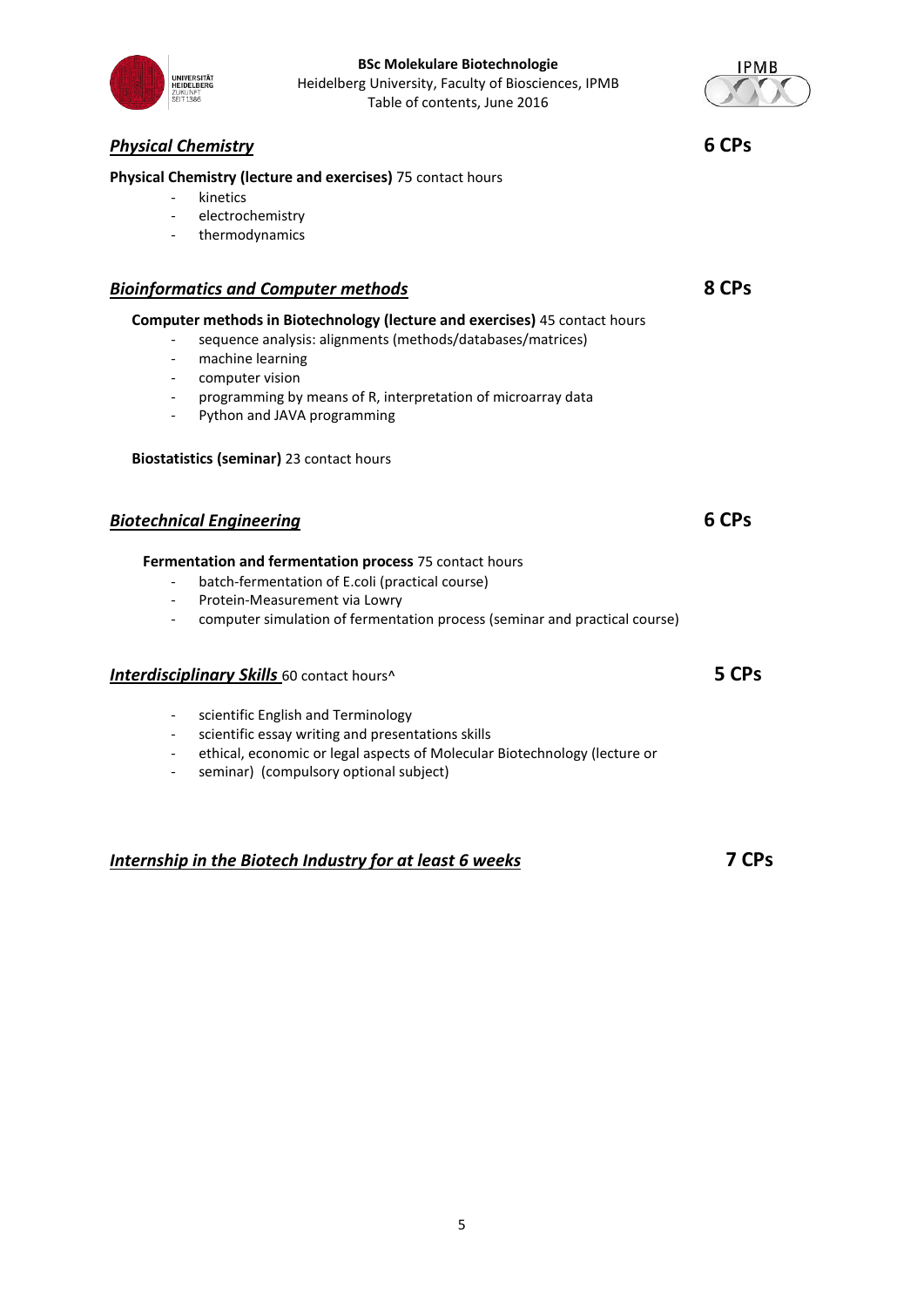



# **Advanced courses (Major and other advanced level courses) (Year 3)**

Within the topic chosen as major, two practical course must be attended, the second as an elective course or advanced research project.

# **Drug Discovery 24/12 CPs**

**Drug Discovery (lecture)** 45 contact hours (68, when chosen as major)

- basic concepts in drug research
- Genomics & functional genomics
- sequencing strategies & techniques
- molecular diagnostics
- assays and targets
- GPCRs and ionchannels
- medical chemistry
- recombinant drugs, biologicals
- cloning
- pharmacology
- cell culture
- active agents

# *Drug Discovery (practical course)* 79 contact hours

One mandatory, current topics can be found online

# **Bioinformatics 24/12 CPs**

# *Bioinformatics (lecture)* 45 contact hours (68, when chosen as major)

- multiple sequence analysis
- hidden markov models
- image analysis
- neural networks
- (multivariate) statistics
- bioinformatical methods in genomics

# *Bioinformatics (practical course)* 79 contact hours

One mandatory, current topics can be found online

# **Biophysical Chemistry 24/12 CPs**

*Physical Chemistry (lecture)* 45 contact hours

- classical mechanics
- photoelectric effect
- Bohr model of the atom
- uncertainty principle (Heisenberg)
- quantum mechanics
- Schrödinger equitation
- wave-particle duality
- fundamentals of molecule spectroscopy

# **Biophysical Chemistry (lecture)** (23 contact hours, only when chosen as major)

- molecular biophysics
- mechanics of DNA
- optical spectroscopy
- physics and chemistry of surfaces

# *Biophysical Chemistry (practical course)* 79 contact hours

One mandatory, current topics can be found online